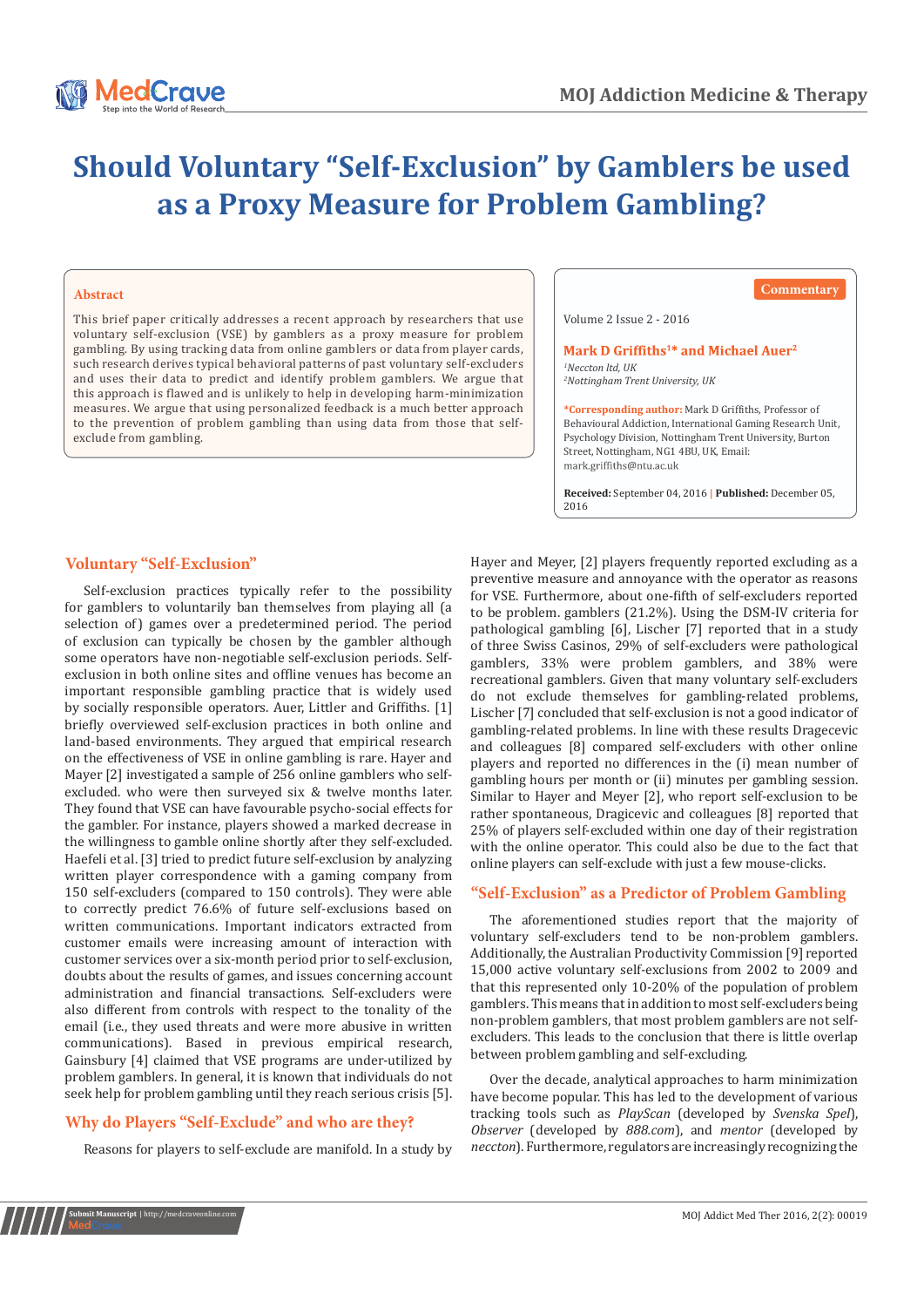importance of early risk detection via behavioral tracking systems [1]. VSE also plays an important role in this context. However, some approaches use VSE as a proxy of at risk or problem gambling. In relation to the prediction of online problematic gambling, Doctor reported [10] a system designed by the company *Bet Buddy* with Dr. Artur Garcez (City University, UK) that identifies whether an individual's gambling pattern is already showing indicators of risk, and outlined how such detection works. Current players are regarded as problem gamblers if their behavior begins to match those of past players who requested a self-exclusion. This is a two-step approach which first identifies typical playing patterns of self-excluders. It might be gambling behavior, types of games played, time spent gambling, etc. The system then constantly searches for these patterns that are nothing else than numerical formulas in the player base. If players show such a pattern they are highlighted as problem gamblers. However, such an approach is wrong and does not detect "at-risk" or problem players at all. Using a risky driving analogy, this approach would basically mean that wearing a seat belt while driving a car is a sign and predictor of reckless driving. For obvious reasons this does not make sense.

# **"Self-Exclusion" is not A Proxy Measure for at Risk or Problematic Gambling**

Based on the findings from empirical research, self-exclusion is a poor proxy measure for categorizing at-risk or problem gamblers and VSE should not be used in early problem gambling detection systems.

The reasons for this are evident:

- A. There is no evidence of a direct relationship between selfexclusion and problem gambling. As argued above, selfexcluders are not necessarily problem gamblers and thus cannot be used for early risk detection.
- B. There are various reasons for self-exclusion that have nothing to do with problem gambling. Players exclude for different reasons and one of the most salient appears to be annoyance and frustration with the operator (i.e., VSE is used as a way of venting their unhappiness with the operator). In this case, an early detection model based on self-exclusion would basically identify unhappy players and be more useful to the marketing department than to those interested in harm minimization.
- C. Problem gamblers who self-exclude are already actively changing their behavior. The transtheoretical model [11], argues that behavioral change follows stages from precontemplation to action and maintenance. One could argue that the segment of players who self-exclude because they believe their gambling to be problematic are the ones who already past the stages where assistance is usually helpful in triggering action to cease gambling. These players are making use of a harm-minimization tool. The ones actually in need of detection and intervention are the ones who have not yet reached this stage of change yet and are not thinking about changing their behavior at all. This is one more argument for the inappropriateness of self-exclusion as a proxy for problem gambling.

## **Personalization and Dynamic Feedback**

But what could be done to prevent the development of gambling-related problems in the first place? For the reasons outlined above, we would argue that the attempt to identify problem gambling via playing patterns that are derived from self-excluders does not assist harm minimization. Firstly, this approach does not target problem gamblers, and secondly it does not provide any insights into the prevention of such problems.

It is evident that any gambling environment should strive to minimize gambling-related harm and reduce the amount of gambling among vulnerable groups. It is furthermore known that information that is given to individuals to enable behavioral change should encourage reflection because research has shown that self-monitoring can enable behavioral change in the desired direction [12-14]. Orford [15] also states that attempts to explain such disparate gambling types from a single theoretical perspective are essentially a fool's errand. This also complements the notion that problem gambling is not an homogenous phenomenon and there is not a single type of problem gambler [16]. This also goes in line with our belief that gambling sites have to personalize communication and offer the right player the right assistance based on their individual playing history [17,18]. Research supports this line of thinking.

Studies [19] have shown that dynamic feedback in the form of pop-up messages has a positive effect on gambling behavior and gambling-related thoughts. Kim and colleagues [19] found that animation-based information enhanced the effectiveness of a pop-up message related to gambling time limits. Auer and Griffiths [20] found that an enhanced pop-up message (that included self-appraisal and normative feedback) which reminded players they had played 1,000 consecutive games on an onlineslot machine led to significantly greater number of players ending their session than a simple pop-up message. In a real-world study of online gamblers Auer and Griffiths [18] found that personalized feedback had a significant effect in reducing the time and money spent gambling.

Personalized feedback is a player-centric approach and in addition to gambling-specific research, there is evidence from many other areas that shows the beneficial effects on behavioral change. For instance, personalized messages have shown to enable behavioral change in areas such as smoking cessation [21,22], diabetes management [23,24] and fitness activity [25]. Contrary to the self-exclusion oriented detection approach, we conclude that personalized feedback aims to prevent and minimize harm in the first place and is a much better approach to the prevention of problem gambling than using data from those that self-exclude from gambling.

### **References**

- Auer M, Littler A, Griffiths MD (2015) Legal Aspects of Responsible [Gaming Pre commitment and Personal Feedback Initiatives. Gaming](http://kalffkatzfranssen.nl/wp-content/uploads/2015/12/Auer-Littler-Griffiths-GLRE-2015-Legal-Aspects-of-Responsible-Gaming-Initiatives.pdf)  [Law Review and Economics 19\(6\): 444-456.](http://kalffkatzfranssen.nl/wp-content/uploads/2015/12/Auer-Littler-Griffiths-GLRE-2015-Legal-Aspects-of-Responsible-Gaming-Initiatives.pdf)
- 2. [Hayer T, Meyer G \(2011\) "Self-exclusion" as a harm minimization](https://www.ncbi.nlm.nih.gov/pubmed/21132355)  [strategy: Evidence for the casino sector from selected European](https://www.ncbi.nlm.nih.gov/pubmed/21132355)  [countries. J Gambl Stud 27\(4\): 685-700.](https://www.ncbi.nlm.nih.gov/pubmed/21132355)

**Citation:** Griffiths MD, Auer M (2016) Should Voluntary "Self-Exclusion" by Gamblers be used as a Proxy Measure for Problem Gambling? MOJ Addict Med Ther 2(2): 00019. DOI: [10.15406/mojamt.2016.02.00019](http://dx.doi.org/10.15406/mojamt.2016.02.00019)